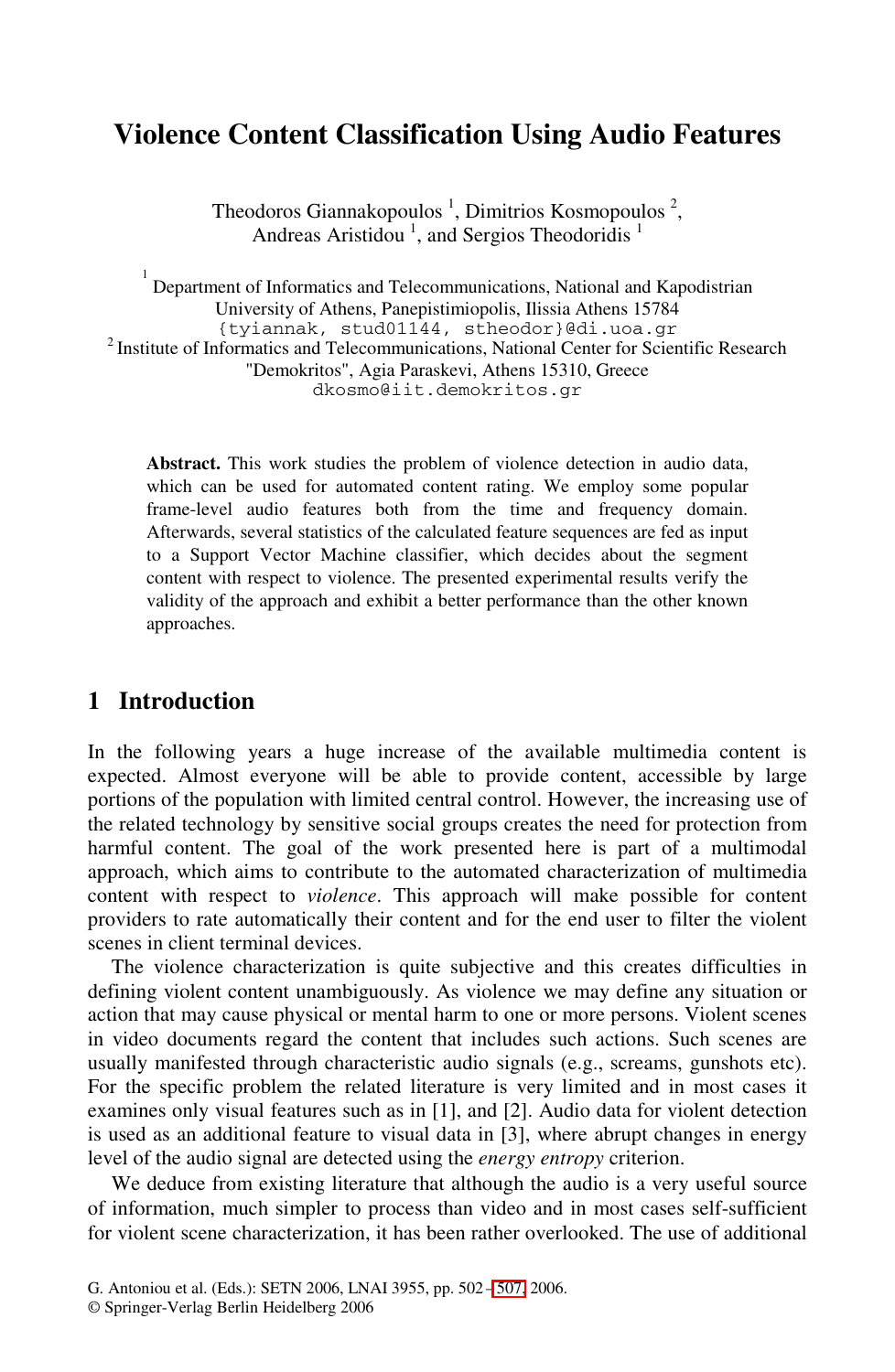features as well as better classification methods is able to provide much better results and this is what we do in this work.

# **2 Audio Features**

We extract six segment-level audio features, which will be used at a next stage by a Support Vector Machine classifier. For the feature calculation we assume that the signal *x* has already been segmented into semantically coherent *segments* (scenes). The segments are divided into *W time-windows* (*frames*) of predefined duration *S*, and for each one of them we calculate the frame-level features. Therefore, for each audio segment, six *feature sequences* of length *W* are calculated. In order to extract semantic content information it is necessary to follow how those sequences change from frame to frame. To quantify this variation, a number of statistics (e.g., mean value) have been calculated, for each feature sequence. In this paper, we use six popular framelevel features extracted both from the time and frequency domain ([4]). Afterwards, 8 statistics  $f_1, \ldots, f_8$  have been calculated from the feature sequences, as described in the following. Those statistics are then used by the classifier as single-feature values of each audio segment.

#### **2.1 Time-Domain Features**

The *energy entropy* expresses abrupt changes in the energy level of the audio signal. In order to calculate this feature, the frames are further divided into *K* sub-windows of fixed duration. For each sub-window *i*, the normalized energy  $\sigma_i^2$  is calculated, i.e., the sub-window's energy divided by the whole window's energy. Then, the energy entropy is computed for frame  $j$  using eq. (1). The value of the energy entropy is small for frames with large changes in energy level. Therefore, we can detect many violent actions like shots, which are characterized by sudden energy transitions in a short time period. This becomes obvious in figures 1 and 2, where the energy entropy sequences of two audio signals with violent content are presented. The features  $f_1$  and *f*2 that we use based on the energy entropy are the ratios of maximum to mean and maximum to median value of the energy entropy (eq. (2) and (3)).

Another feature stems from *the absolute value of the signal amplitude*  $(A_{0i}$  for each sample *i*). We use here as feature  $f_3$  the ratio of the max to the mean absolute signal amplitude (4).

*Short time energy*  $N_i$  is another widely used feature in audio classification applications (*eq. (5)*). In the current project, we use the mean and variance of the short time energy (eq.  $(6)$  and  $(7)$ ).

*Zero crossing rate* ([4]) is one of the most widely used time-domain audio features. It is calculated by the number of time-domain zero-crossings, divided by the number of samples in the frame, as presented in eq. (8) (*sgn* is the signum function). The statistic used for ZCR is the ratio of maximum to mean value (eq. (9)). In figure 3, the ZCR sequences for three different audio segments containing violence (gunshots), music and speech are presented. It is obvious that the plot justifies the selection of  $f_6$ .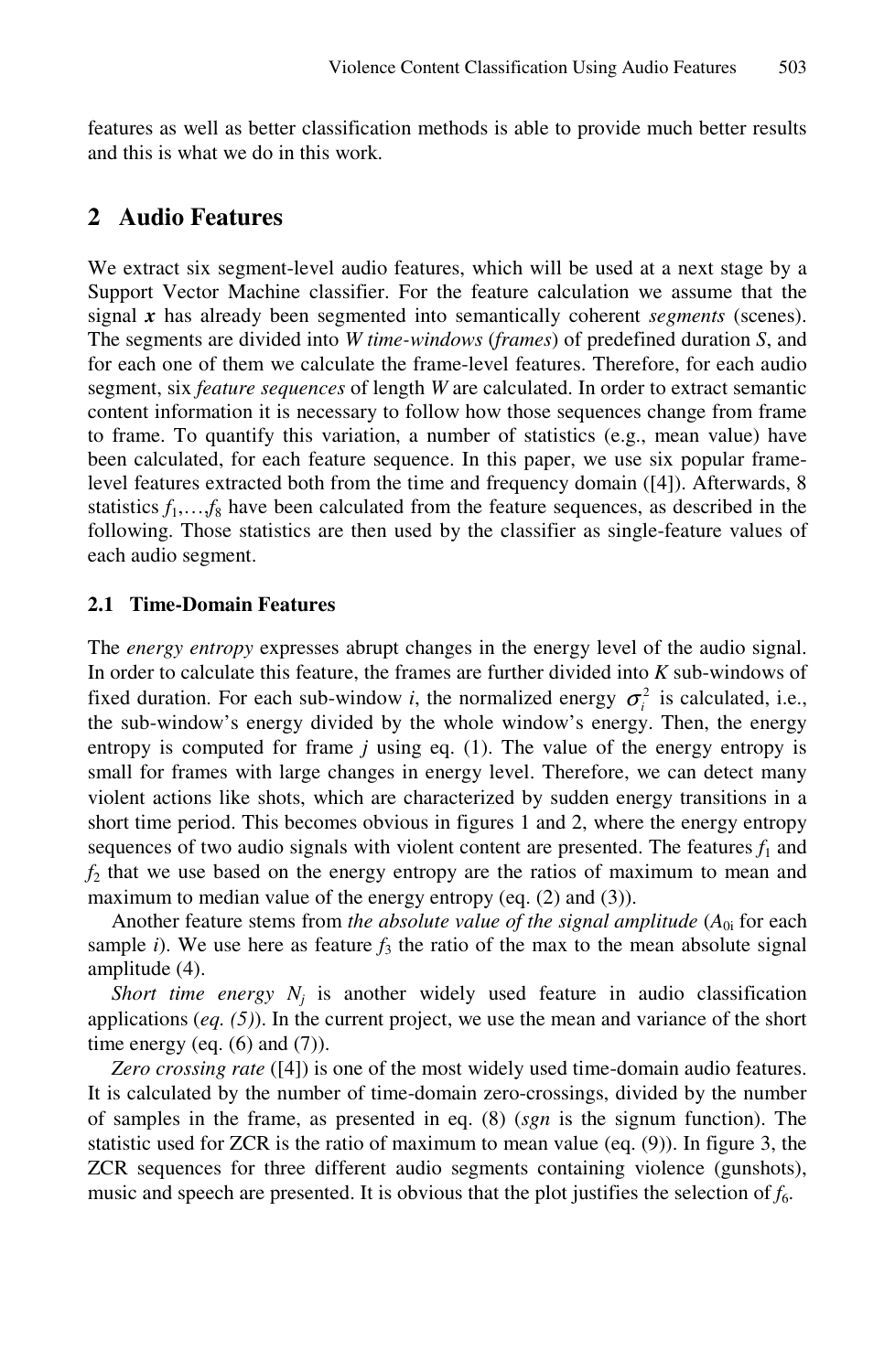| Feature<br><b>Name</b>   | <b>Feature Equation</b>                                                         | <b>Statistics (Single Features)</b>                                                                                                                      |  |  |  |  |  |
|--------------------------|---------------------------------------------------------------------------------|----------------------------------------------------------------------------------------------------------------------------------------------------------|--|--|--|--|--|
| Energy<br>Entropy        | $I_i = -\sum \sigma_i^2 \log_2 \sigma_i^2$ (1)                                  | $f_1 = \max_{j=1W} (I_j) / \left(\frac{1}{W} \sum_{j=1W} I_j\right) (2) \qquad f_2 = \frac{\max\limits_{j=1W} (I_j)}{\underset{j=1W}{median} (I_j)} (3)$ |  |  |  |  |  |
| Signal<br>Ampl.          |                                                                                 | $f_3 = \max_{i=1L} (A_{0i}) / \left( \frac{1}{L} \sum_{i=1} A_{0i} \right) (4)$<br>(L: signal length)                                                    |  |  |  |  |  |
| Short<br>Time<br>Energy  | $N_j = \sum x_i^2$ (5)<br>$i=1S$                                                | $f_4 = \frac{1}{W} \sum_{i=1 \text{ w}} N_i(6)$ $f_5 = \frac{1}{W} \sum_{i=1 \text{ w}} (N_i - f_4)^2(7)$                                                |  |  |  |  |  |
| Zero<br>Crossing<br>Rate | $Z_i = \frac{1}{2S} \sum_{i=1}^{S}  sgn(x_i) - sgn(x_{i-1}) $ (8)               | $f_6 = \max_{j=1W} Z_j / \left( \frac{1}{W} \sum_{i=1W} Z_j \right) (9)$                                                                                 |  |  |  |  |  |
| Spectral<br>Flux         | $F_j = \sum (N_{j,k} - N_{j-1,k})^2 (10)$<br>$k = 0$ $S = 1$                    | $f_7 = \max_{j=1W} F_j / \left( \frac{1}{W} \sum_{i=1,W} F_j \right) (11)$                                                                               |  |  |  |  |  |
| Spectral<br>Rolloff      | $\sum_{i=1}^{m_c^R(j)}  X_{jk}  = \frac{c}{100} \sum_{k=0}^{S-1}  X_{jk}  (12)$ | $f_8 = \max_{j=1W} m_c^R(j) / \left( \frac{1}{W} \sum_{i=1W} m_c^R(j) \right)$ (13)                                                                      |  |  |  |  |  |







Frame Fig. 1. Energy entropy of a shot **Fig. 2.** Energy entropy of beatings



**Fig. 3.** ZCR for gunshots, music and speech **Fig. 4.** Spectral rolloff for gunshots, music and speech

#### **2.2 Frequency-Domain Features**

*Spectral flux* is a frequency-domain measure of the local spectral change between successive frames, and it is defined as in equation (10). The related feature is the ratio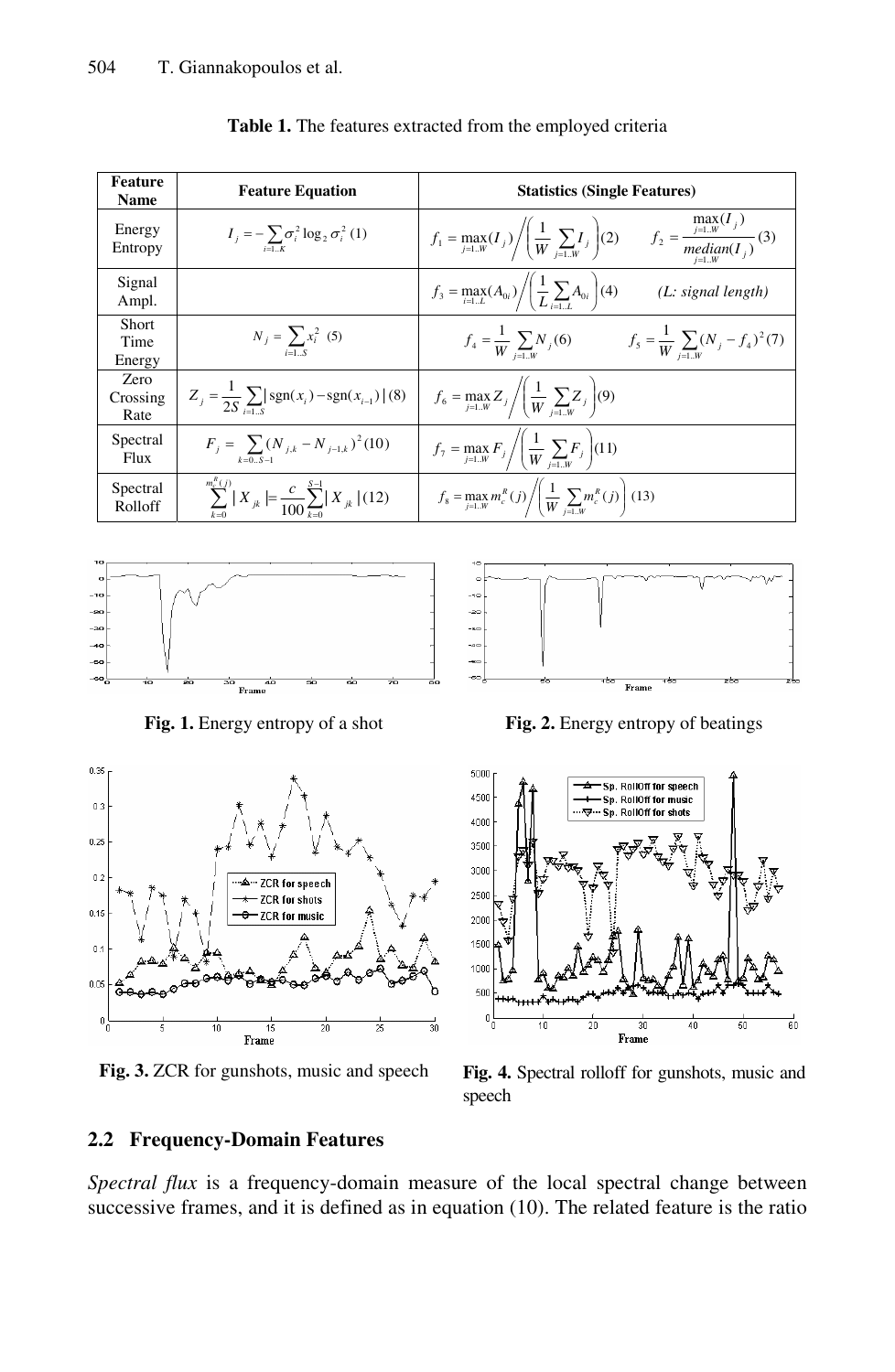of maximum to mean of the spectral flux, as presented in  $(11)$ .  $N_{jk}$  is the spectral energy of the *j*-th frame for the *k*-th sample.

This frequency domain feature is called *spectral rolloff*, and it is defined as the frequency bin  $m_c^R(j)$  below which the *c* percent (e.g., *c*=90) of the magnitude distribution of the Discrete Fourier Transform (DFT)  $X_k$  coefficients is concentrated for frame *j* (eq. (12)). It is a measure of skewness of the spectral shape, with brighter sounds resulting in higher values. The related statistic is the ratio of max to mean of the spectral rolloff (eq. 13). In fig. 4 an example of spectral rolloff sequences of three different audio segments (shots, music and speech) is presented. These differ in their mean values, but also in the way their peaks are distributed over time.

### **3 Classification**

For the classification task we used the Support Vector Machine Classifier (SVM), which is known for its computational efficiency and effectiveness even for high dimensional spaces for classes that are not linearly separable ([5]). The classification task is twofold: (a) training, and (b) testing. During training we provided the normalized features extracted from audio segments to the classifier, along with labels Y indicating if the features correspond to violent (+1) or non-violent content (-1). The SVM gave as output a number of support vectors, which were used for the classification task. We have applied the linear, the Gaussian radial basis, the polynomial and the sigmoid hyperbolic tangent kernel functions for classification purpose with varying the *C* parameter, which expresses the trade-off between training error and margin.

### **4 Experimental Results**

A database of audio segments, extracted from several movie genres, was created for training/testing purposes. The total duration of the samples was 20 minutes: 50% of that data was used for training, and the remaining 50% for testing. The sampling rate was 16 KHz and the sample resolution 16 bits (1 channel was used). The violent audio segments were extracted from scenes such as shots, explosions, fights and screams, while non-violent audio segments of music and speech were also extracted, along with non-violent sounds like fireworks, which have similar characteristics to violent sounds. The signal was divided into frames using Hamming windows of 400 msec, with a step of 200 msec (50% overlapping). All audio features described in section 2 were used. It has been experimentally found that the testing set was classified with minimum error rate when a polynomial kernel function had been used in the SVM classifier.

In table 2, we present the classification error rates of each individual classifier (feature), along with the error rates when all features are used (8-D space). Apart from the average error, the false negative and false positive errors are presented. It is obvious than no individual feature has overall performance better than 80%. Though, the error rate itself is not a criterion for deciding which of the features are better when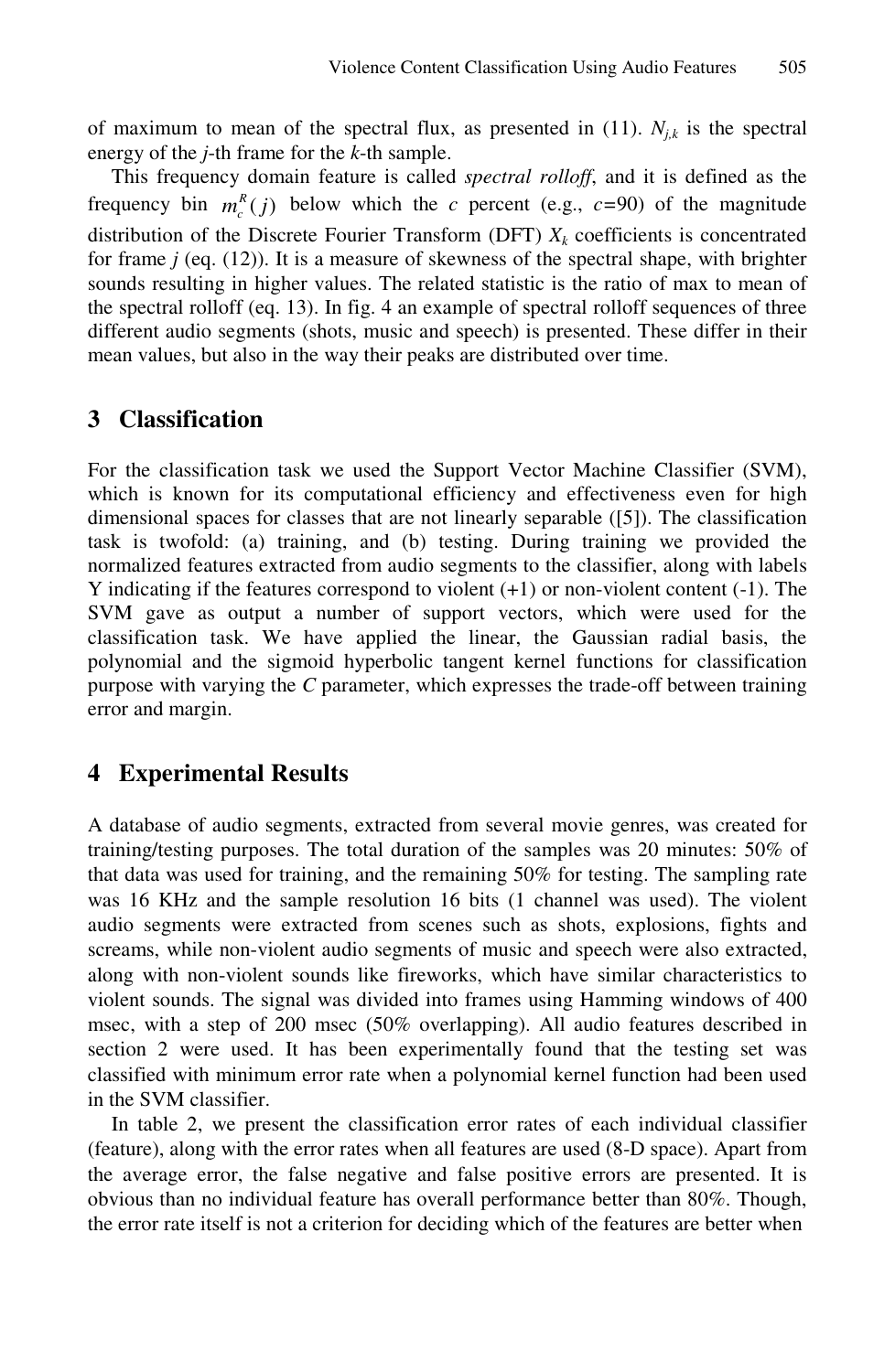|                        |      |       |      | 14 |   |  | 8-D  |
|------------------------|------|-------|------|----|---|--|------|
| % False Negative (FN)  |      | ے . ک |      | 12 | Q |  |      |
| % False Positive (FP)  |      |       |      | 17 |   |  |      |
| <b>Overall % Error</b> | 44.J |       | າວ < | 29 |   |  | 14.5 |

**Table 2.** Classification error rate for each feature

used in combination with the others. For this purpose, feature selection techniques may be used. On the other hand, the SVM has a classification error rate of 14.5% when all features are used.

*For the 8-D case*, the following measures were extracted (see Table 2): (a) *Recall (R):* The proportion of the violent segments, which have been correctly identified as violent, (b) *Precision (P):* The proportion of the data classified as violent, whose true class label was indeed violent and (c) *Accuracy (A):* The overall proportion of data classified correctly. The measures *R*, *P*, *A* are given by: *R*=*TP*/(*TP*+*FN*), *P*=*TP*/(*TP*+*FP*) *A*= (*TP*+*TN*)/(*TP*+*TN*+*FP*+*FN*), where *TP* is the true positive rate and *TN* is the true negative rate. In our case, the two classes shared the same probability, i.e., the number of violent and non-violent test segments are the same. Therefore: *TP*+*FN*=*TN*+*FP*=0.5. Combining the results of Table 2, the definitions for *R*, *P*, *A* and the last equation, we found that recall was equal to 90.5%, precision 82.4% and accuracy 85.5%.

# **5 Conclusions and Future Work**

In this work, we have used some popular audio features for detecting violence in audio segments with an SVM classifier. The whole system was tested using audio segments extracted from real movies and the results were promising. In average, 85.5% of the audio data was classified correctly, while the percentage of the violent segments that where correctly identified (recall) was 90.5%. This is a significantly better rate than that provided by any individual features, some of which have been used separately in the past for the same task.

In the future, other audio features (e.g., Mel-frequency cepstral coefficients - MFCCs) could be added to those presented in this paper. Furthermore, techniques for feature selection could be used, to find an optimal sub-set of features for the specific classification problem. Also, other classification algorithms can be employed like Hidden Markov Models (HMMs). Another direction of research could be the usage of multi-class recognition algorithms, for characterizing the audio segments as shots, screams, etc, instead of facing the problem as binary. On the other hand, it is needed to implement an audio *segmentation* algorithm, for dividing large audio streams into shorter homogenous segments. The computed segments will be fed as input to the feature calculation stage. Finally, is obvious, that the results of any audio violence detection system can be combined with synchronized visual cues.